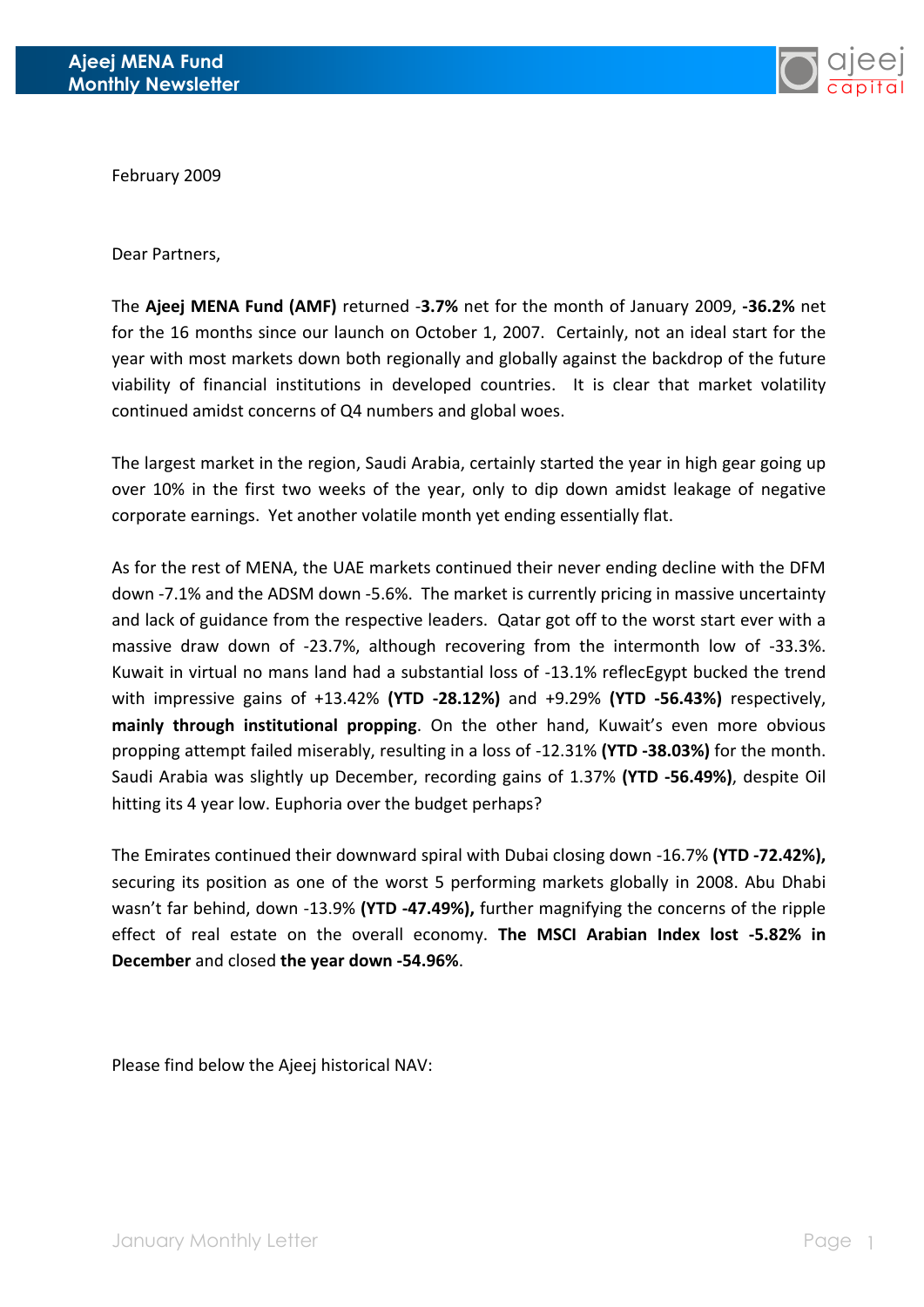



## **The 2008 MENA Marathon**

It is certainly a year that goes down in the history books globally, let alone in our markets in the MENA region. This paradigm shift unfortunately fell into our laps at an early stage of the development of the fund, and our reading of the situation globally and the effect on the region was off during the critical months of September and October. In these months we continued to run in the original direction of the race without taking heed of the detour signs, and despite the poor weather forecasts for global markets.

So, why did we get it wrong in the critical months? We contended that the region was to be better insulated from global madness due to several factors: 1) MENA markets had already seen their crash in early 2006, bringing PEs of 40+ down to the 10-15x range; 2) Excluding petrochemicals, most companies have a local or regional focus, in contrast to many export oriented emerging markets; 3) The region demographically is young, and cities are being built and rebuilt with a largely unconditional commitment to fiscal spending; 4) The capital markets are at a point of inflection, moving to a new level of regulation and transparency; 5) The very real cushion of budget surpluses, based on three digit average oil prices for the year at the start of Q3 '08 was overwhelming. Finally, all these factors arose at a time when markets where very thin, making confirmations difficult to read.

Therefore, it follows that as conviction managers, where we take concentrated positions with an obvious bottom up bias, we were slow to reweight the silos of both dynamics and sentiment away from the fundamentals, leading to this poor performance in September and October. However, similar to Stella, we feel that we have gotten our groove back, as we are recalibrated to the landscape of the prevailing environment taking on a much more cautious nature, yet have a clear understanding that tremendous pockets of opportunities are present.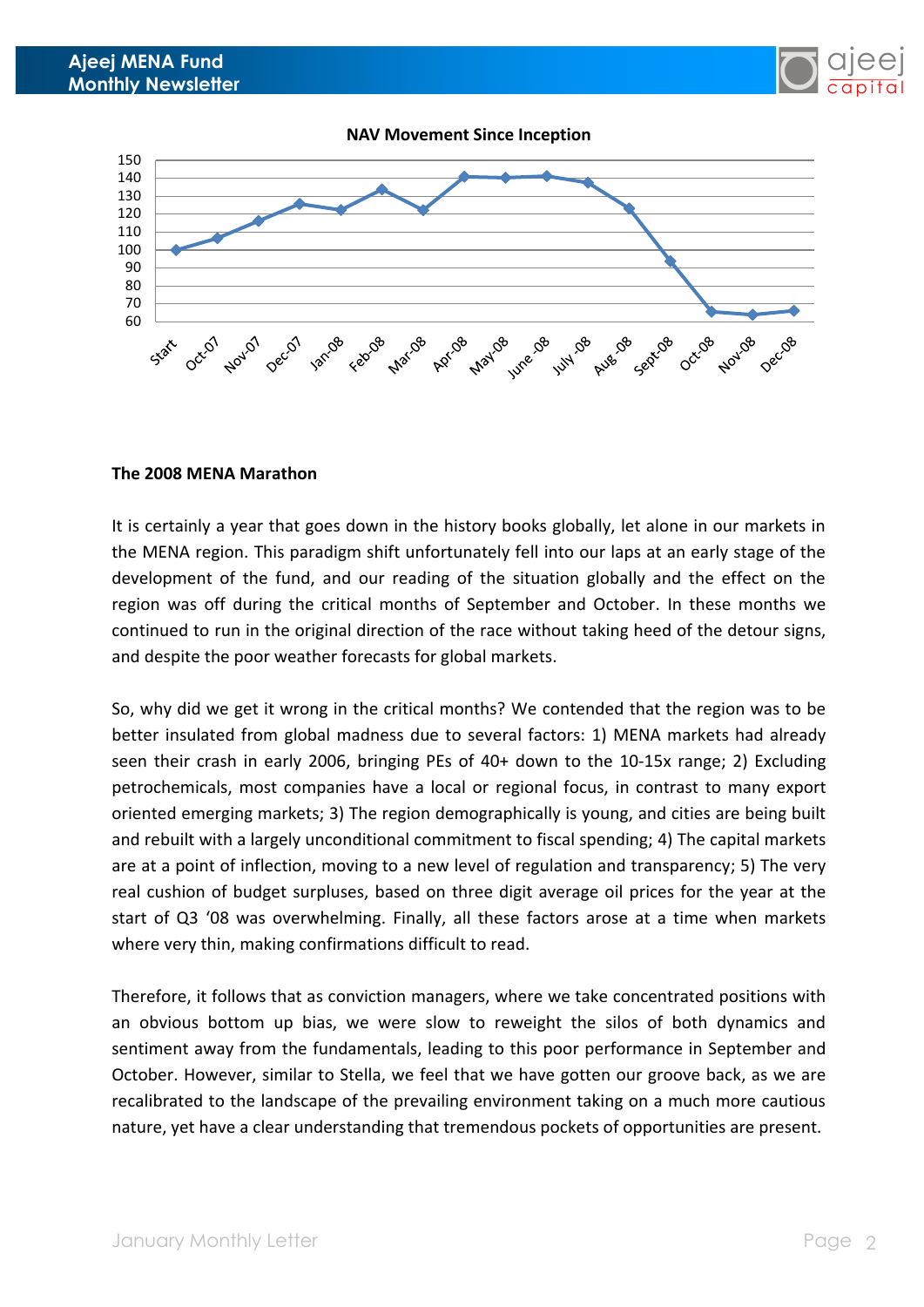

The underlying expectation of 2009, if nothing else, is that we have clarity of both the top down and bottom up fundamentals of the landscape for the coming investment cycle. It is difficult to forecast what is in store, as the structure of visibility has moved from an elliptical shape to a rectangular one, with several blind corners created over the past quarter. As such, we expect to get to at least the first corner in the next few months, providing the needed clarity to size into the convictions on our MENA opportunity set. Of course, on a selective basis there are already opportunities with greater visibility today, due to the fact that they have significantly lower sensitivities to credit finance, real estate, global industry factors and pronounced economic slowdowns. Furthermore, we continue to have our directional hunches, in which we will maintain limited exposures, until visibility arises. The defensive stance we are currently employing as a conviction manager is unlikely to hold throughout this year, but no definitive calls can be made until we gain further traction on 2009.

So what are the themes of clarity? In no specific order: 1) Oil; 2) corporate earnings; 3) domestic fiscal stimulus; 4) lower Gulf real estate; 5) commitment to greater transparency and regulation; 6) institutional restructuring of global portfolios – after the carnage; and 7) global economic indicators.

Oil is a tough call to make, especially under the violent volatility on this commodity. The retail market sentiment, in its purest sense, will be driven by respective fiscal budget breakeven levels. This of course is very psychological in nature, but at least provides an important swing around such an anchor.

We talked about corporate earnings last newsletter, and ultimately this will enable the market in both Q4 '08 and Q1 '09 to gain an understanding on the trickle down effect globally onto the real economy. As such it will provide the high visibility factor that we all desire. You have two camps here, one which believes that the market has overshot its expectations on negative earnings growth and the other which believes it is still not fully factored in. This disjointed in nature may provide opportunities on a select bottom up basis during the coming quarter. In either case, this will provide a foundation for potentially a floor, or an adjustment for a new base on the landscape of fundamentals for many varying industries in the MENA markets. In many sectors we have moved away from balance sheet concerns and are focused on how companies will deal with a negative earnings growth cycles. However, some of the sectors which we believe continue to carry balance sheet risks are financial services in Kuwait and UAE, and real estate in the UAE and few other markets.

In the lower gulf real estate, mainly the UAE, we need to see a pronounced correction hit these markets and watch how it plays out vis-à-vis developers, contractors, financiers and ultimately homeowners. Who knows? But the implications on the entire economy are concerning, and we will all be monitoring the progression of this story carefully. We think it will be a drawn out process yet believe that there will be distressed opportunities even in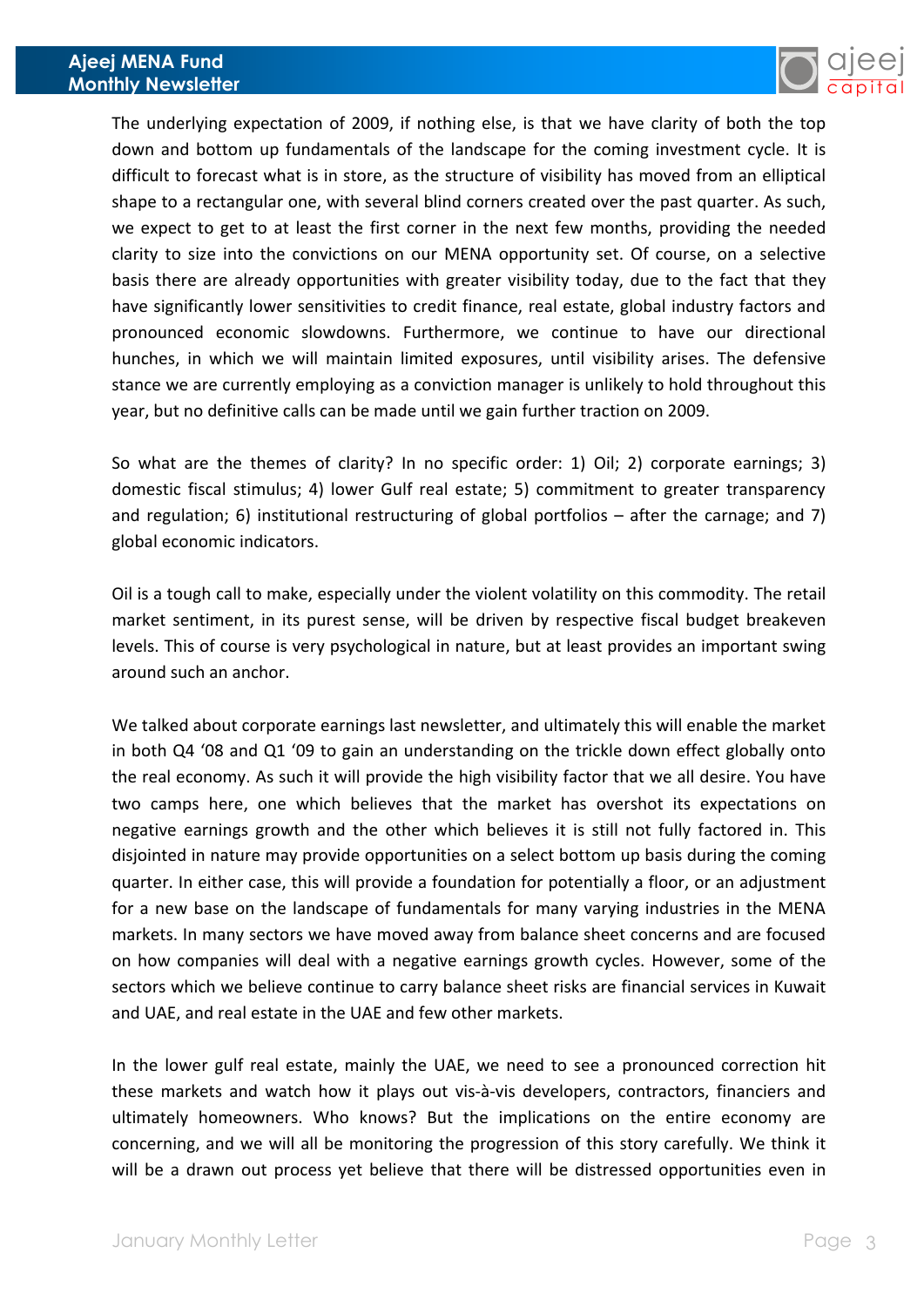

2009, perhaps. Whilst fundamentally there may be value at these levels, the sentiment may continue to drag the markets down, and the onus is bestowed upon the captains of industry and politics to build a much stronger and transparent regulatory framework with federal standardization. They need to wake-up to the ensuing reality. The hope of the soft landing for Dubai real estate before the global financial crisis was a high probability, but with the existing picture the workout plan is pivotal. A great deal of cohesion is necessary and less dreaming a prerequisite.

Many factors are out there, but our goals in order to derive alpha in '09 will be a combination of visibility and stability on our region and the global environment. We feel we should hit this corner in 2009. There are historical opportunities out there and we feel that there will be confirmations in 2009 that will enable us to take advantage of these opportunities as we swim back towards our high-water mark.

## **Saudi Arabia's 2009 Budget....... it's time to shine, "ma fi mushkila" (no problem)!**

Saudi Arabia just announced its 2009 budget in December, and even though the plan is to run a deficit for the first time since 2002, the picture is far from bleak. The Kingdom has just experienced its highest budget surplus ever, positioning it on a comfortable platform from which to carry on growing. The graph below illustrates surpluses and budgets since the start of the decade:



Source: SAMA

Accumulating the above surpluses, in addition to enjoying very low leverage, whilst being fortunate of having had a very conservative deployment of foreign assets (sophisticated is not always better) means that Saudi Arabia has plenty of fuel in the tank to sustain its growth through low oil prices.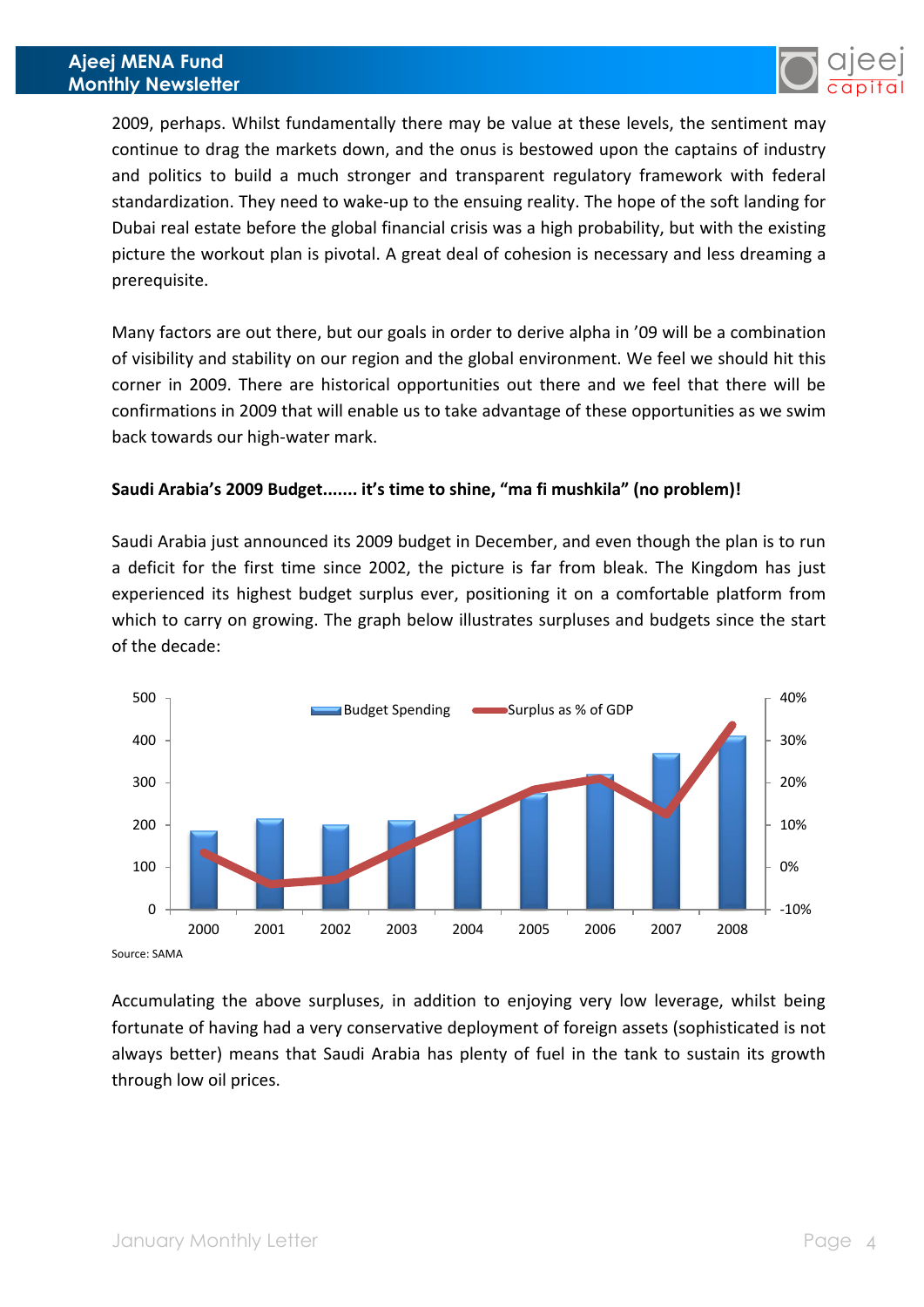

Source: SAMA, Budget Statements, Samba

The government of Saudi Arabia is committed and in good shape to continue investments for its future. Following are some highlights on the 2009 budget:

- **Saudi's highest budget in history**. The budget for Saudi for 2009 has been set to SAR475b (\$126.7b). It assumes an average oil price of \$43 for the year, which help generate forecasted revenues of SAR410b, in order to fund a budget that is approximately 10% higher than 2008's, albeit around 7% lower than forecasted 2008 actual expenditure. Note though that historically the government typically overspends vs. the budget by around 15-25%. This confirms that Saudi will continue spending, as they are confident oil will rebound; and they are investing for the long term, planning to take advantage of the current low project costs and low raw material prices.
- **A deficit which may be covered with around 11% of this year's surplus**. Given the status quo, the planned budget will result in a deficit of approximately SAR65b, or 3.4% of GDP, a relatively small amount given that it can be covered by only using 11% of 2008's projected surplus of SAR590b (\$157b). 2008 saw the sixth consecutive year of surplus, as well as being the largest single surplus year ever; projected revenues are SAR1.1t compared with a SAR510b in 2007.
- **A 36% increase in capital investment totaling \$60b** in line to complete **King Abdullah's \$200 billion** five-year development plan announced in December 2008.
- **Continual focus on education and health as well as on development funds**. The following is a list of some of the largest budget allocations for 2009:
	- 28.8% for education 1,500 new schools.

ajeej c a pit a l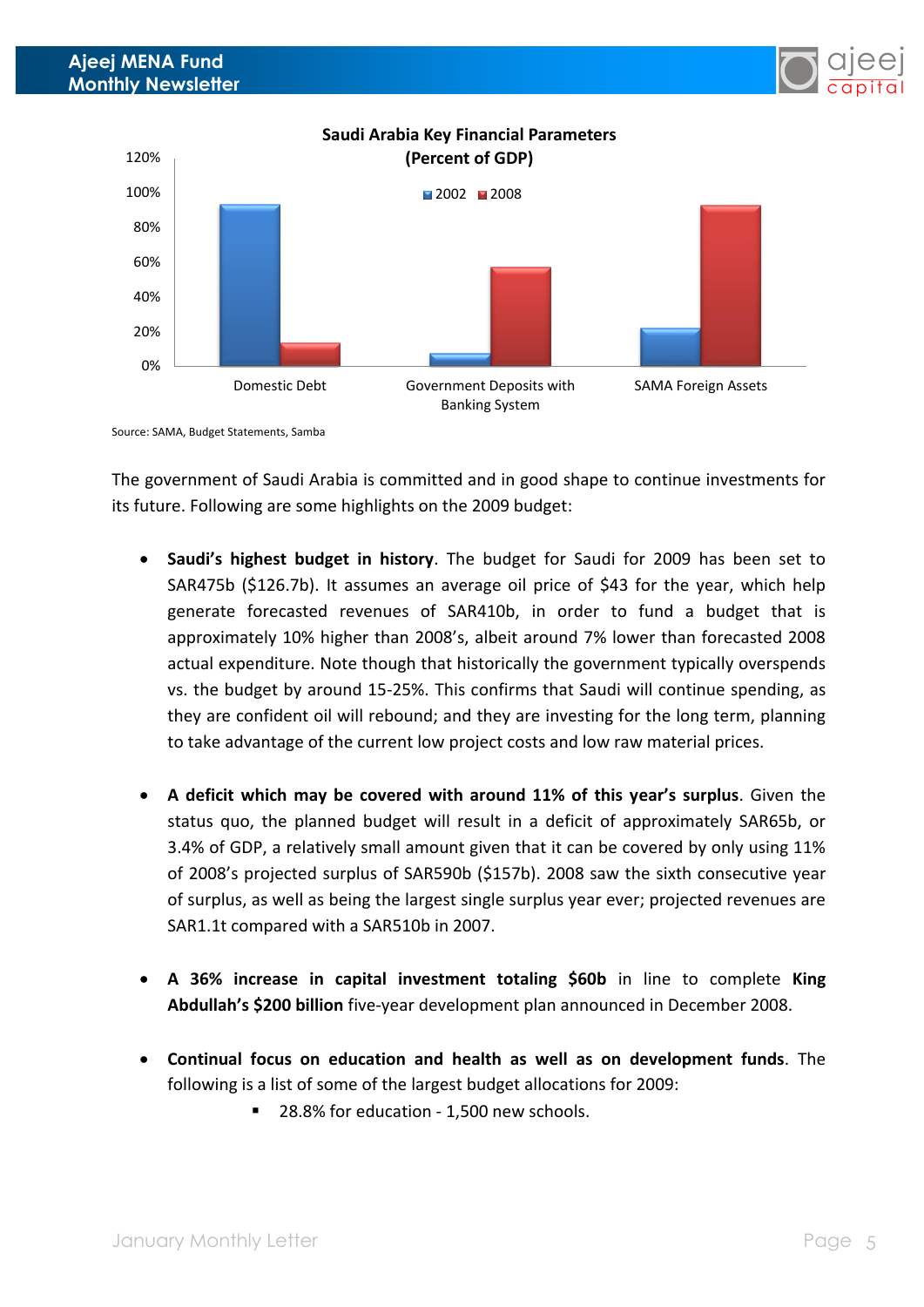

- 15.8% for Specialized Credit Development Funds / Institutions and Government Financing Programs. E.g. Saudi Industrial Development Fund and the Real Estate Development Fund.
- 10.9% for health and social affairs 86 new hospitals.

Government debt as low as 13.5% for 2008, down from 103.5% in 1999.As we had mentioned in prior newsletters, clearly not all the projects will proceed, however enough will continue as long as oil does not fall down to the \$20 and \$30 level on a sustainable basis.

In addition to the promising budget, our level of bullishness on the local equities in Saudi has been strengthened because:

- The planned US\$200bln fiscal stimulus package over the next 5 years is the largest in the world relative to the size of the economy.
- Inflation is easing, leaving room for public spending.
- There is a modestly levered economy, with a private credit/GDP ratio of 44%.
- The banking sector has a strong funding base in, where the current loan to deposit ratio is around 83% (the lowest in the GCC), and is one of the most capitalized globally with a 7.4x equity multiplier.
- Valuations are at historically low levels, and the market is trading at a 52% discount to its normalized long-term PE average.
- There has been no shakiness to the foundation of the real estate market, unlike GCC peers'.

# **Market Tid-Bits (factoids from Ahsa Street)**

- Kuwait's Global Investment House (GIH) failed to repay a loan due on 15 December, prompting Fitch to lower its rating on the bank to C, or junk bond status, from BBB.
- GIH also underwrote Future Kid IPO in Kuwait despite global turmoil; no prizes for guessing which way the stock went once it listed. No one has bid on the stock since 23rd, December, when 20,000 shares were bought 24.1% below IPO price. Since then the stock has been "bidless".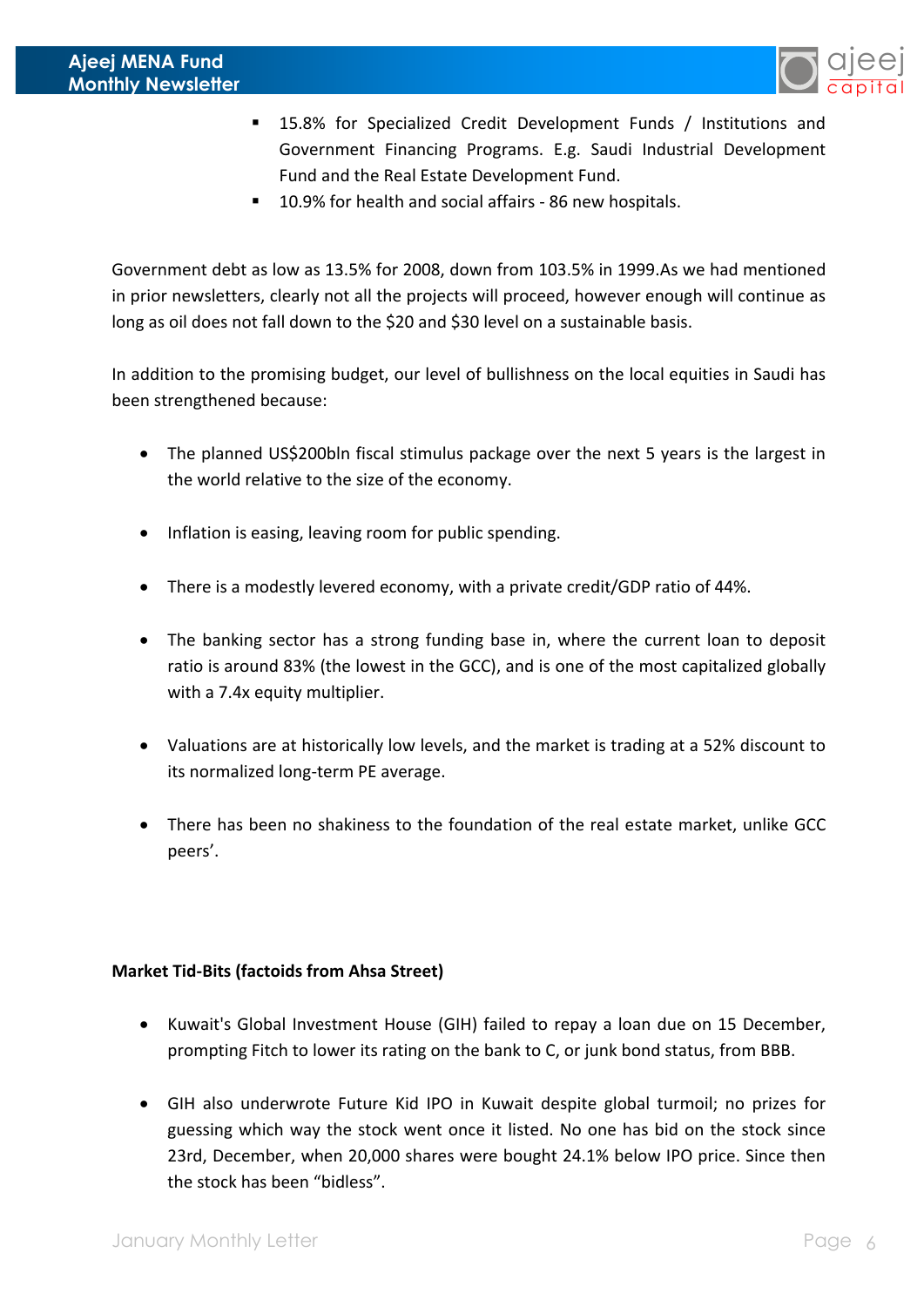

- Kuwaiti Petrochemical Industries Co. Last month cancelled a joint venture with Dow Chemicals worth USD17.4bln. Dow Chemicals is currently demanding compensation for the lost deal. The minimum KPIC would have to pay contractually would be USD2.5bln.
- In mid-December the Kuwait Cabinet approved the launch of a fund to invest and help support the local stock market. KIA, the sovereign wealth fund, was assigned to manage and setup this fund. Although no concrete date was ever announced, it was rumored that the fund started investing into the market at the start of the New Year, but with no real impact thus far!
- SAMA lowered the repo rate the rate at which it lends money to commercial banks — by half a percent to 2.5%, and reduced the reverse repo rate to 1.5% from 2%.The repo cut was the second such reduction in a month, while the reverse repo cut was the first such step in five months. SAMA left unchanged the cash reserve requirement for commercial banks, which had been lowered from 10% to 7% in November.
- Emirates Securities and Commodities Authority (ESCA) disapproved Emaar's 10% share buyback request owing to the company's failure to buy back shares on time previously. The company bought only 200,000 shares or 0.003% of its capital within the stipulated deadline of 24th Dec. See table below for further details:

| <b>Date</b> | <b>Event</b>                                          |
|-------------|-------------------------------------------------------|
| 02-Jul-06   | first approval on 10% share buy back                  |
| 02-Aug-07   | cancellation of the first approval for no execution   |
| 04-Sep-07   | Emaar applies to another 10% share buy back           |
| 25-Dec-07   | Second approval on 10% share buy back                 |
| 27-Oct-08   | Emaar buys back 200,000 shares                        |
| 24-Dec-08   | Cancellation of the second approval for no completion |

- Moody's reaffirmed Abu Dhabi's credit rating of "Aa2," the highest in the Middle East. Dubai will seek a sovereign credit rating by the middle of 2009 and is already in talks with rating agencies.
- The UAE Central Bank approved an AED/USD swap facility for all banks in the country regardless of whether or not they have a shortfall in their dirham net position.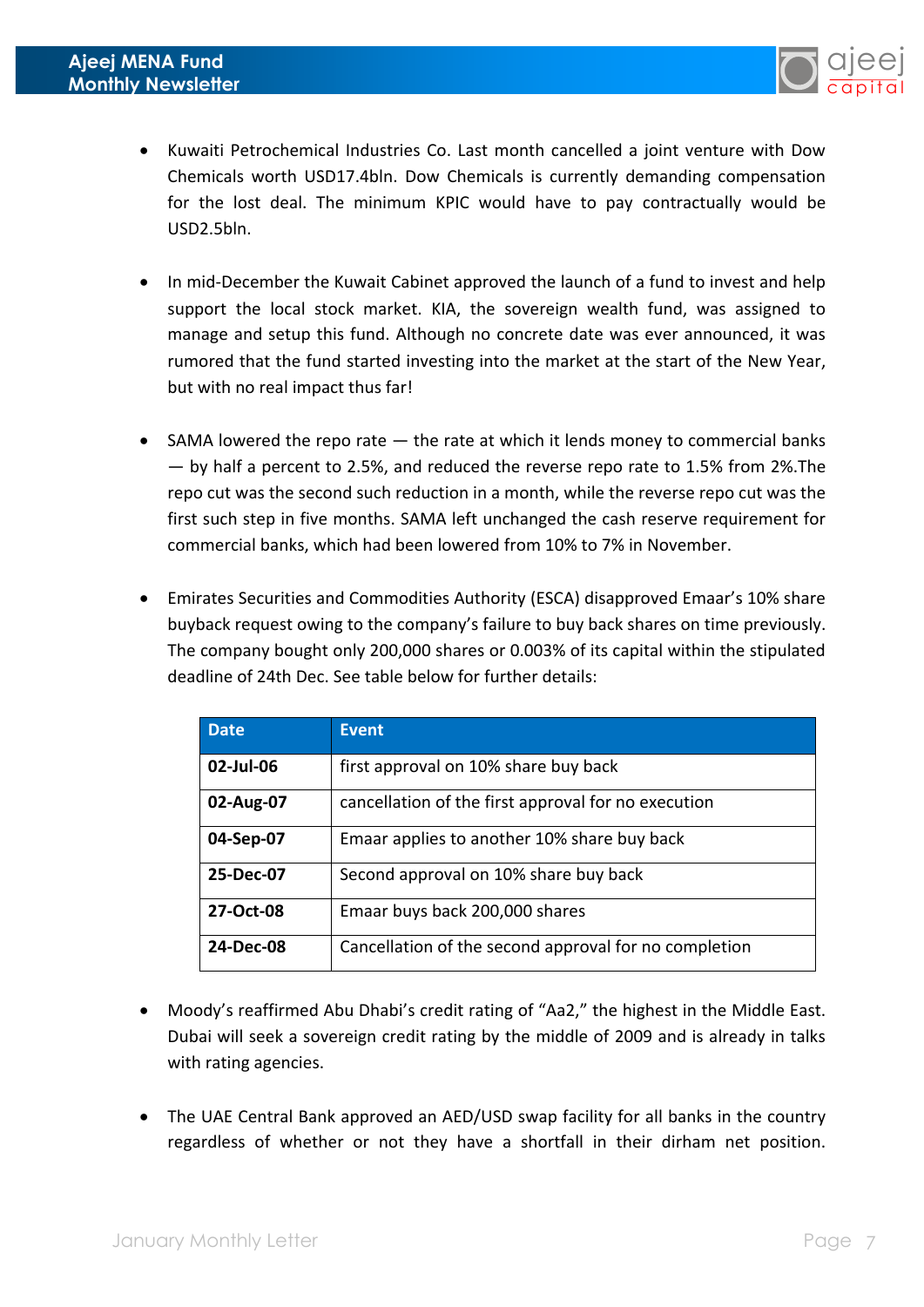

Separately, the Central Bank governor stated the UAE expects to see credit growth of 5% to 10% in FY09, and that banks' profits will drop compared to the previous year.

- Starting from January 1, 2009, Dubai's Real Estate Regulatory Agency will require developers and banks to stop taking payments of more than 20% of the cost of properties from buyers or investors until construction begins.
- It started as a rumor, but then official announcements were made with regards to a Tamweel and Amlak merger. Both stocks stopped trading on the 24<sup>th</sup> of November. We expected that steps would be taken to allow shareholders to exit, but instead both stocks remained priceless throughout December, with investors unable to exit or even properly value their positions. We don't have exposure to either

## **What happened with our portfolio in December?**

We remained defensive and continued to increase our cash position with this historical year coming to an end (please throw away the keys). We reduced some of our weights in several of our conviction positions on the continuous pursuit to redraw the landscape and await visibility and stability. As such we reduced our holdings in Saudi Arabia, although it is still our largest geographical exposure.

Our increased allocation to the Qatari market mainly in the banking sector, as discussed in the previous newsletter, provided positive attribution to our performance in December. The Saudi portfolio was also a positive contributor, while the UAE market continued to negatively affect the performance of the fund as the markets persisted in their trend of double-digit monthly losses. We also made some gains on our GCC hedge (a synthetic hedge made from a basket of GCC stocks) which we sized into during the month of December.

Our existing geographical exposure is likely to hold, as we see the greatest visibility in Saudi Arabia and Qatar relative to the rest of the MENA region. We will be looking to increase our equity exposure over time with fundamental and market confirmations on the companies for which we have convictions, whilst being more effective in mitigating some of the systematic risks.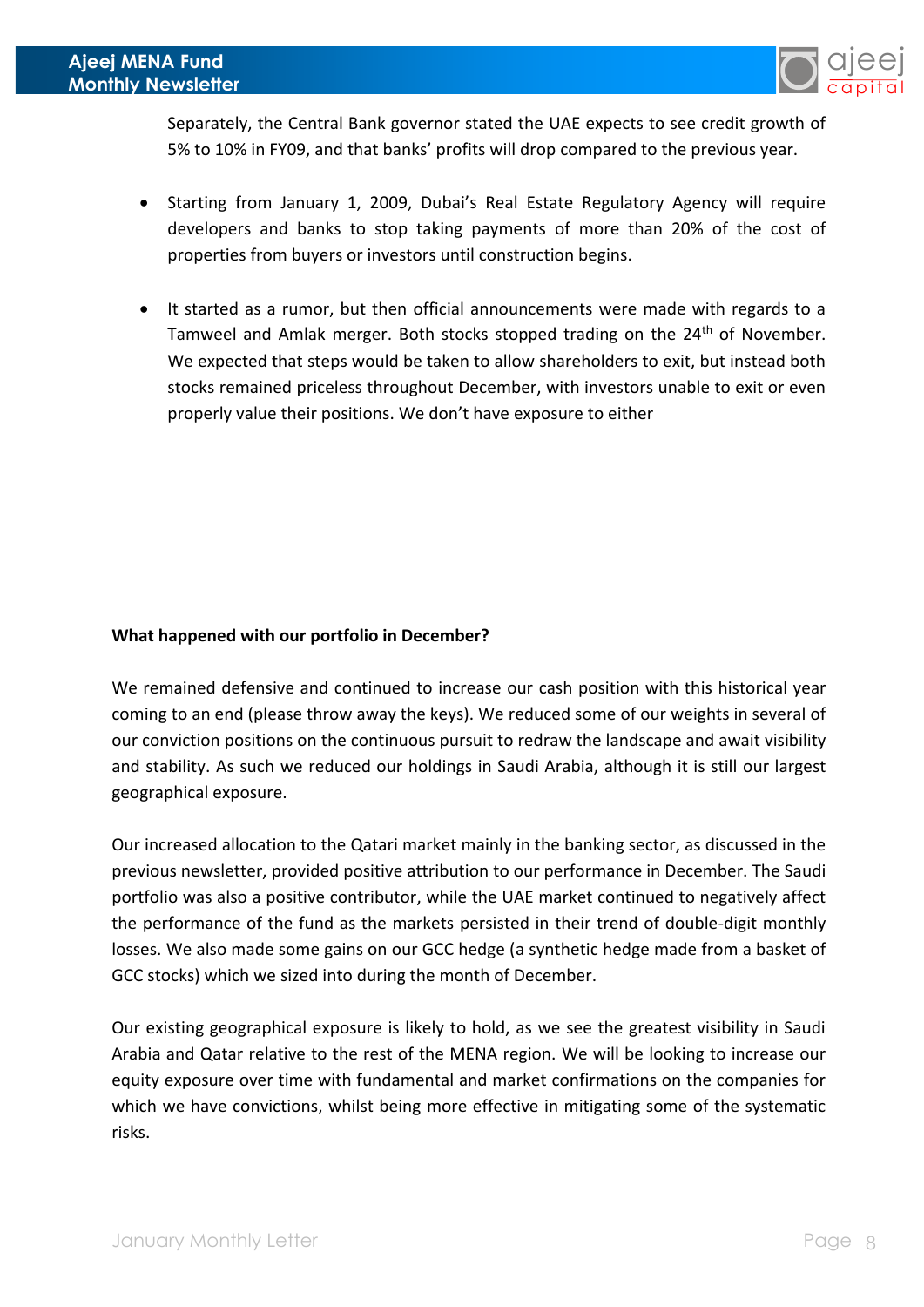



The volatility of the portfolio was reduced in the month of December due to both our cash exposure in addition to generally lower volatility in our core markets as witnessed in the graph below.



### **Month-to-month Volatility**

The below analysis covers the period of Dec 01–31, 2008: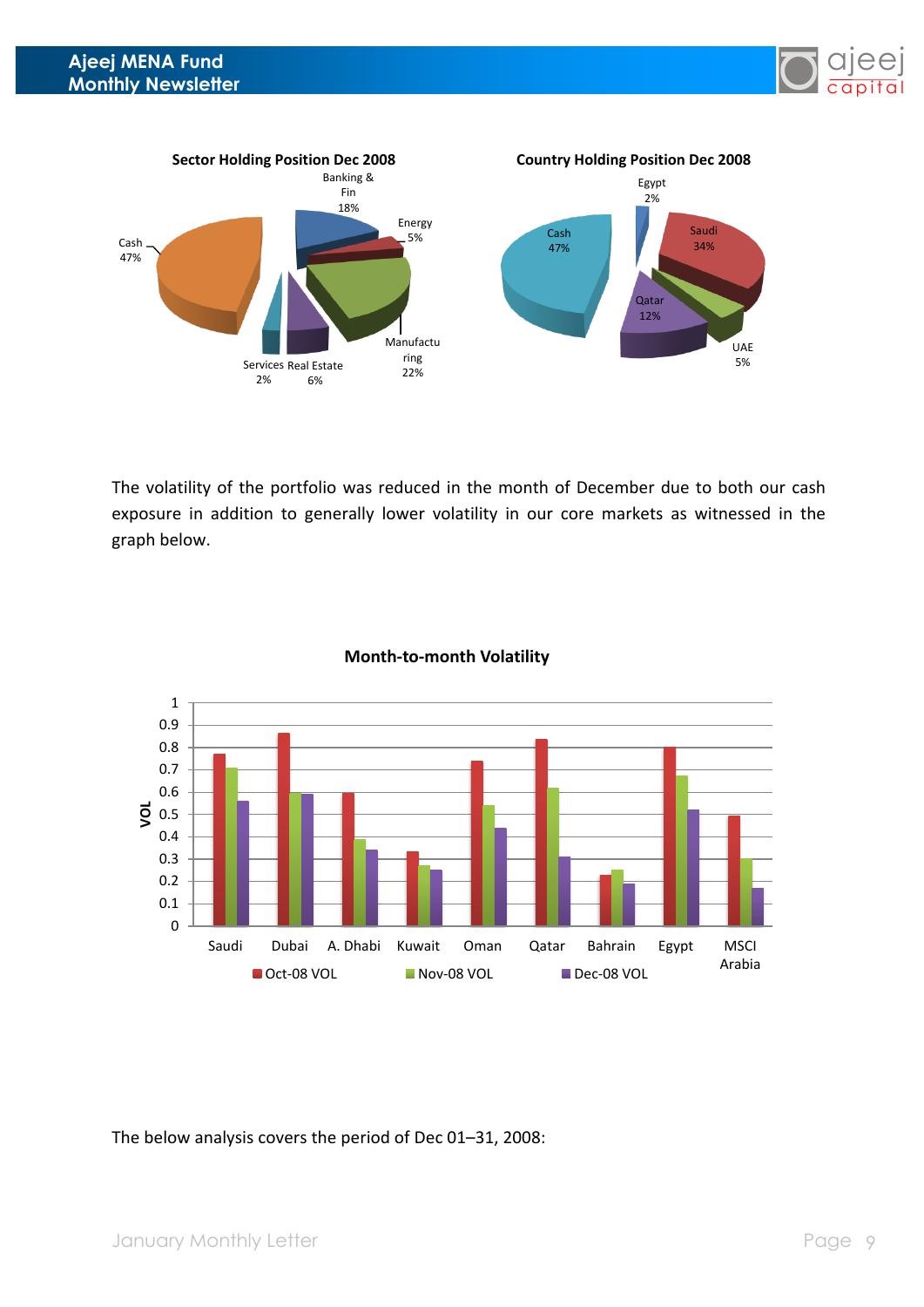

| Ajeej MENA Fund                                            | Dec - 2008 |
|------------------------------------------------------------|------------|
| Return (Dec'08)                                            | $+3.47%$   |
| Return (YTD Dec '08)                                       | $-47.36%$  |
| Return (Since Inception-15 months)                         | $-33.81%$  |
| <b>Volatility Annualized</b>                               | 29.80%     |
| <b>Sharpe Ratio Absolute</b>                               | 0.25       |
| Alpha Benchmarked (Dec '08)                                | $+9.29%$   |
| Value at Risk (VaR) - 95% (for the monthly holding period) | 14.30%     |
|                                                            |            |

For the calculation of Alpha, we used the MSCI Arabia as a benchmark and not the risk free rate set at 5% VaR based on 5% probability

Sharpe ratio is calculated based on 12 months performance and all underlying values are broken down at 12 month intervals

Thank you for the continuous support.